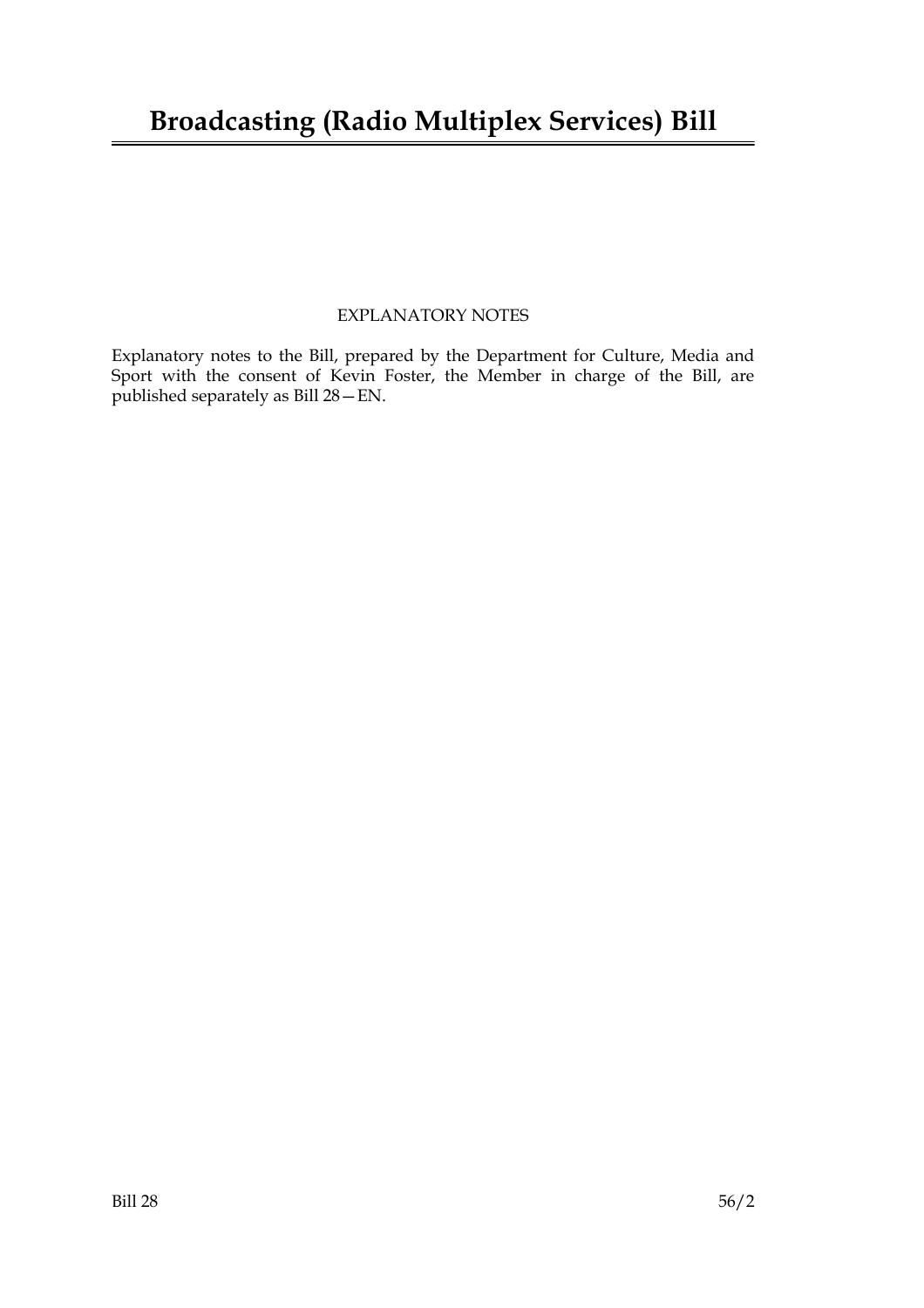# **Broadcasting (Radio Multiplex Services) Bill**

### **CONTENTS**

- 1 Small-scale radio multiplex services
- 2 Extent, commencement and short title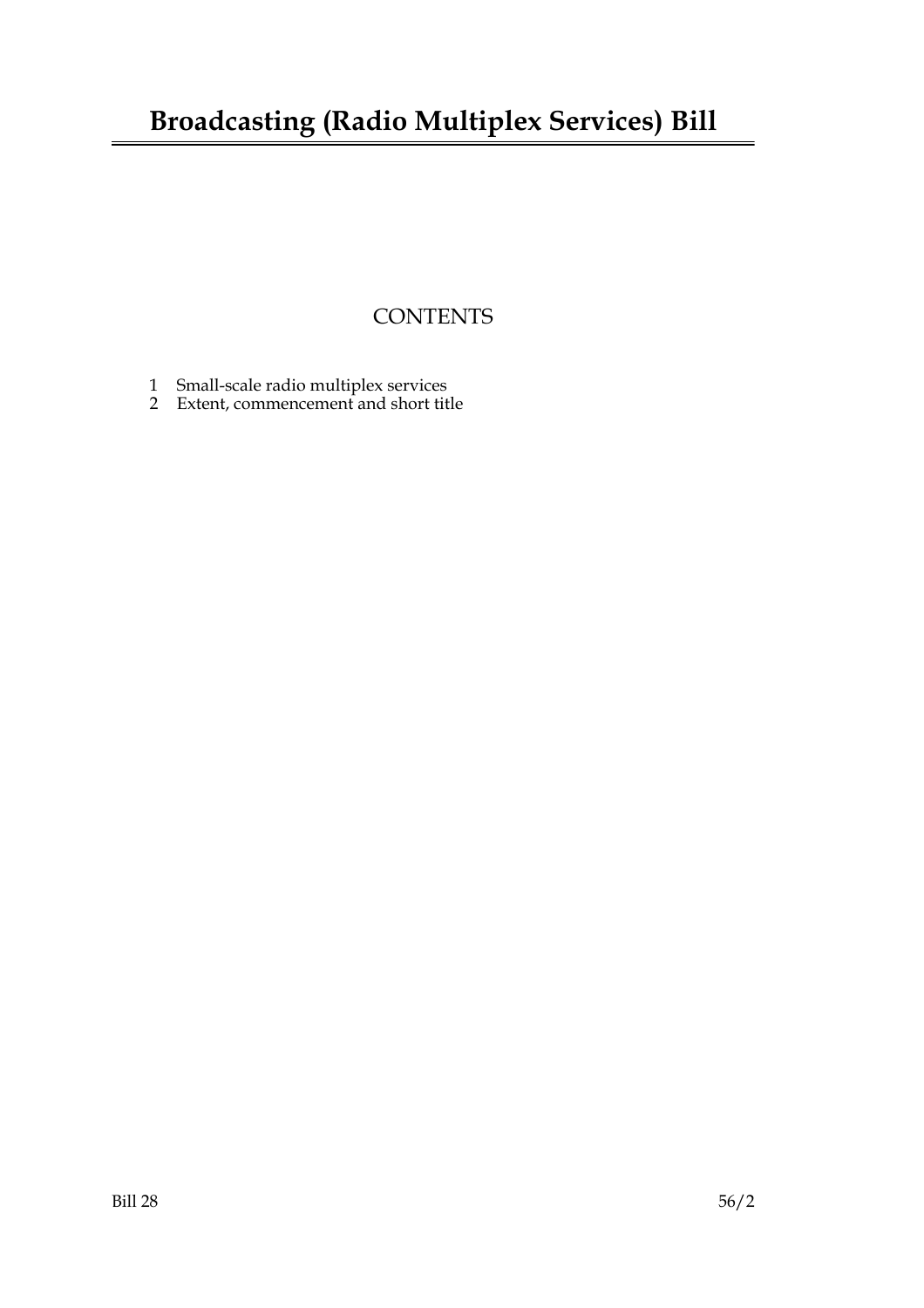

Make provision about the regulation of small-scale radio multiplex services; and for connected purposes.

E IT ENACTED by the Queen's most Excellent Majesty, by and with the advice and consent of the Lords Spiritual and Temporal, and Commons, in this present **B** E IT ENACTED by the Queen's most Excellent Majesty, by and with consent of the Lords Spiritual and Temporal, and Commons, Parliament assembled, and by the authority of the same, as follows:  $-$ 

#### **1 Small-scale radio multiplex services**

After section 258 of the Communications Act 2003 insert—

#### **"258A Small-scale radio multiplex services**

- (1) The Secretary of State may by order make provision about radio multiplex services that are provided for particular areas or localities in the United Kingdom and are of a description specified by the order ("small-scale radio multiplex services").
- (2) An order under this section describing a small-scale radio multiplex service may make provision by reference to the size of the area or locality in relation to which such a service may be provided.
- (3) An order under this section may provide for—
	- (a) any provision of Part 2 of the 1996 Act, and
	- (b) any provision of this Part (apart from this section and the provisions relating exclusively to sound broadcasting services or television services),

to have effect in relation to small-scale radio multiplex services with such modifications as the Secretary of State considers appropriate.

- (4) An order under this section may in particular—
	- (a) provide for the duration of a small-scale radio multiplex licence to be determined by OFCOM, within limits specified in the order;
	- (b) make provision as to eligibility to hold a small-scale radio multiplex licence, including provision disqualifying persons

*5*

*10*

*15*

*20*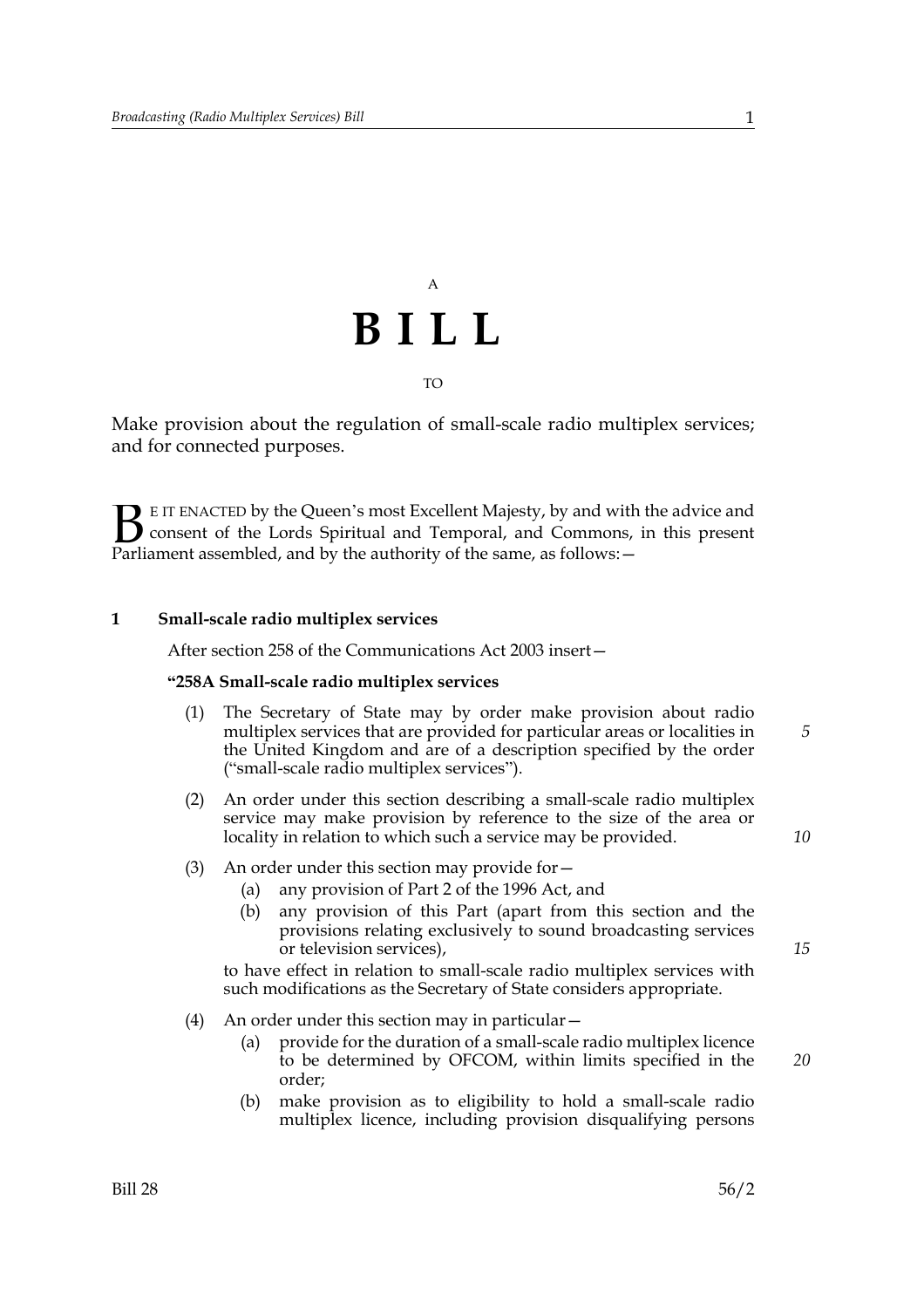who have an interest in a national or local radio multiplex service;

- (c) require small-scale radio multiplex services to be provided on a non-commercial basis;
- (d) provide for OFCOM to have regard to the effect of awarding a small-scale radio multiplex licence on holders of local radio multiplex licences;
- (e) provide for capacity on a small-scale radio multiplex service to be reserved for broadcasting services of a description set out in an order under section 262;
- (f) make provision about the amount of capacity that may be so reserved;
- (g) make provision about the services broadcast by means of a small-scale radio multiplex service, including provision about broadcasting services licensed by local digital sound programme licences or services of a description set out in an order under section 262.
- (5) The power, by order under this section, to make different provision for different cases includes power to make different provision depending on—
	- (a) whether or not, at a particular time, an area or locality is to a significant extent within the coverage area of one or more local radio multiplex services, and
	- (b) the size of the coverage area of that local radio multiplex service or those local radio multiplex services.
- (6) The power, by order under this section, to make incidental, supplemental or consequential provision includes power to make incidental, supplemental or consequential provision modifying provisions of the 1996 Act or this Act not mentioned in subsection (3).
- (7) In this section "small-scale radio multiplex licence" means a licence to provide a small-scale radio multiplex service. *30*
- (8) No order is to be made containing provision authorised by this section unless a draft of the order has been laid before Parliament and approved by a resolution of each House."

#### **2 Extent, commencement and short title**

- (1) This Act extends to England and Wales, Scotland and Northern Ireland.
- (2) The power under section 411(6) of the Communications Act 2003 may be exercised so as to extend to any of the Channel Islands or the Isle of Man any amendment made by this Act of any part of that Act (with or without modifications).
- (3) This Act, apart from this section, comes into force at the end of the period of two months beginning with the day on which this Act is passed.
- (4) This section comes into force on the day on which this Act is passed.
- (5) This Act may be cited as the Broadcasting (Radio Multiplex Services) Act 2017.

*35*

*10*

*15*

*20*

*25*

*5*